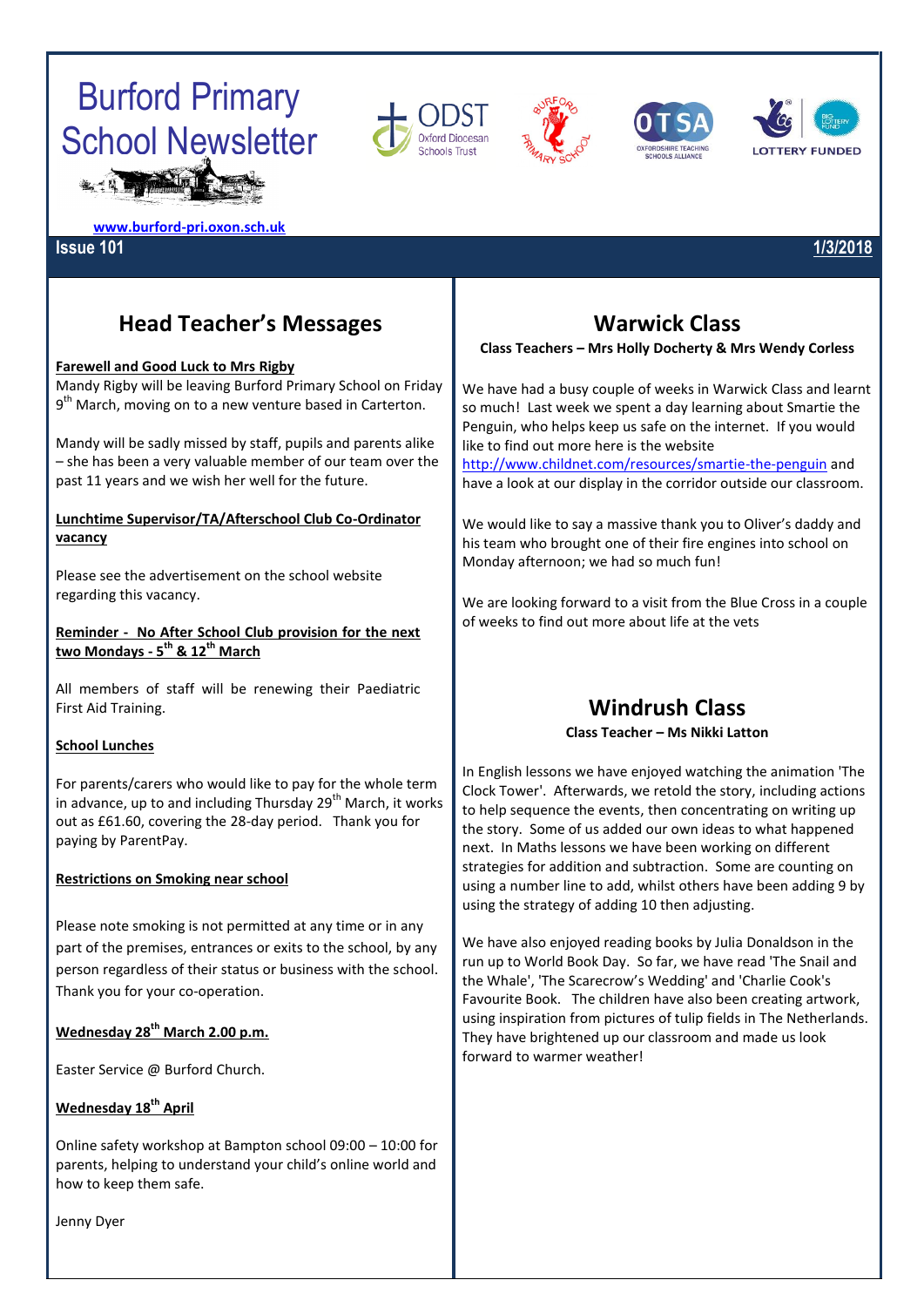#### **Tolsey Class Class Teacher – Mrs Zoë Duff**

A huge thanks to Mrs Beaney who stepped into the breach along with Mrs White and Mrs Gibbs last week when I was off with a bad back. I hear the class had a great week and I felt proud to hear of their hard work and determination.

This week, we are play script writing and using some old favourite 'Julia Donaldson' books to adapt and re-write. The children are learning about the specific features of a script and taking their time to think of clever ways to adapt the story for the stage.

In History, we have started our Viking project by taking a look at why the Vikings invaded, where they came from and where they settled. In Geography, we will be finishing off our volcanoes and exploding them in a Science lesson! We should be at the point of sending volcanoes home soon, so clear a space!

In Maths, our focus this week is fractions. Today we have used the 'bar model' method to calculate fractions of numbers and started to add and subtract fractions. Once again, while calculating our fractions, we are seeing the importance of multiplication and division facts and have pledged to practise them more at home!

# **Priory Class – Year 5**

**Class Teacher – Mrs Jessica Beaney**

After an exciting week in Tolsey, I am glad to be back with the Year 5's. In preparation for World Book Day we have been creating and sewing finger puppets of characters from the Gruffalo. Later, we will create backgrounds and write a play script.

In addition, we have been researching the Marie Celeste and the many theories surrounding the crew's disappearance.

### **Priory Class – Year 6 Class Teacher – Mr Steve Tattum**

Another fine week in Year 6: we've been writing about the central beliefs of the Christian faith. We've looked closely at the story of Adam and Eve, attempting to establish why the eating of the apple in the Garden of Eden is considered so important.

So far, we've gone from the creation story up to the birth of Abraham: now we'll begin to look at the other Abrahamic religions. By the end of next week, the children will have completed their essays – I'm sure that they'll be great. Thursday saw Year 6 have a first attempt at a mathematics reasoning paper in the style they'll meet in May. I've just finished marking these and am pleased to say that the results are very encouraging.

The children in Year 6 continue to be hard working and hilarious in equal measure: they are a pleasure to work with as always. Pop in any time to have a look in the books.

# **Gold Book Certificates Awarded Friday 9 th March 2018 9 a.m.**

**Xanthe Chambers** for amazing phonics and reading and always having a smile on her face!

**Ayden Rowles** for writing his own name and being a good friend and member of Warwick Class

**Erin Hoare** for showing such determination, enjoyment, increasing confidence and skill during swimming sessions. We have enjoyed watching you improve so much over the weeks. Well done Erin you are a swimming superstar!

**William Harrison** for showing excellent concentration and ability during all areas of the curriculum. William has made excellent progress in reading and maths. He showed particular skill counting-on using a number line. Keep up that outstanding attitude William, we are very impressed!

**Lyra Lake** for astounding Mrs Beaney with her instruction writing and making me very proud to receive such fabulous compliments about a member of my class! One super proud Mrs Duff!

**Seth Harvey** for fantastic maths 'teaching' in class. Seth demonstrated his understanding of the 'bar method' beautifully on the board. in front of the whole class. Fantastic fractions Seth!

**Miley Beck** For always finding interesting facts when conducting independent research connected to English.

**Emily Selita** For being an excellent role model and member of the class. Emily is always ready to learn, trying her best.

**Josh Selita:** When Josh is Prime Minister, I'll say "I taught him," and people with be thoroughly impressed. He is an exceptionally talented young man, always calm and considered in his conduct and is a shining light for all of us to look up to. Well done, Josh. I am constantly amazed.

**Archie Salisbury:** Arch maintains the ability to be amusing, supportive, insightful and a good friend to all, while at the same time achieving to a high standard in all areas of the curriculum and consistently giving his best. Arch, you are a fine young man and will no doubt go far. Well done.